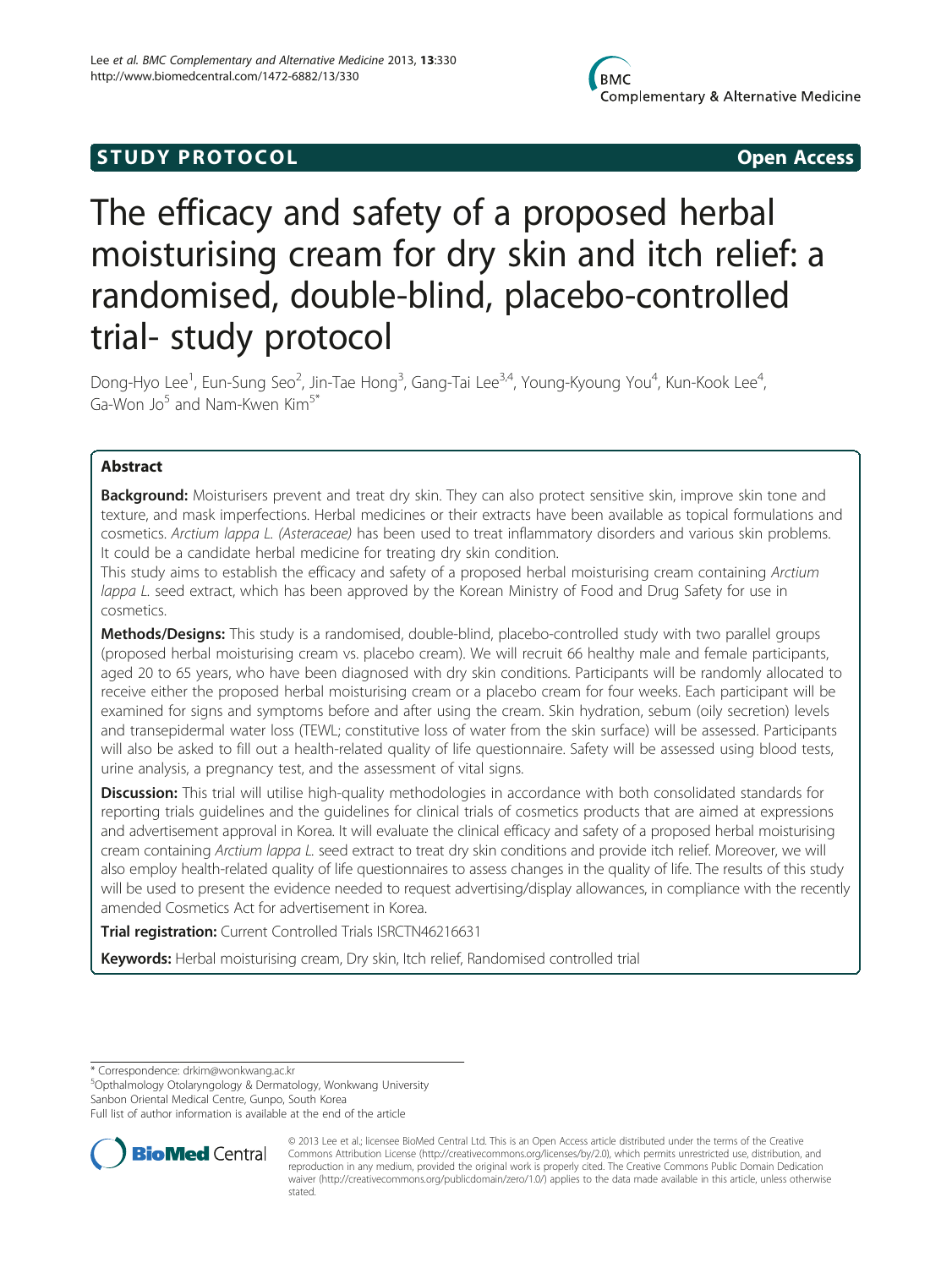# Background

Dry skin is usually described as a rough, scaly and flaky surface, which worsens under low humidity conditions and often includes sensations of the loss of elasticity and itch [[1\]](#page-6-0). The causes of dry skin are still not fully understood, and a characterisation and definition of this skin disorder have only recently been completed [\[2,3](#page-6-0)]. It is also known as a skin-barrier defect and is mainly attributed to a reduction in sebum secretion and consequent loss of water from the stratum corneum (SC). A healthy SC forms an effective permeability barrier that restricts water loss from the body and blocks the penetration of harmful irritants and allergens [\[4](#page-6-0)].

Moisturisers are commonly used by both patients with dry skin conditions and people with healthy skin. However, a lack of knowledge persists regarding the effects of moisturisers on skin barrier function [\[5](#page-6-0)]. Early studies conducted on individuals with both healthy and diseased skin showed that some moisturisers tend to weaken the skin barrier function, whereas others may strengthen it, and these discrepant results were assumed to be caused by the varied compositions of moisturisers [\[5](#page-6-0)].

Complementary and alternative medicine (CAM) has become increasingly popular among skin disease patients. A 2009 national survey study found that 49.4% of patients with a skin problem in the United States had used a CAM treatment within the previous year, and 6% had used one of these treatments specifically for their skin disease [\[6](#page-6-0)]. Several herbal medicines have been promoted for ameliorating various dermatological conditions, and some of them, such as propolis, rosemary, sage, sumac and other extracts, are available in topical formulations and cosmetics [\[7\]](#page-6-0).

Arctium lappa L. (Asteraceae), which is commonly known as burdock, has been popularly used to treat inflammatory disorders and various skin problems and could be a candidate herbal remedy for dry skin conditions [[8](#page-6-0)]. Experimental studies have been conducted to find the active ingredients responsible for increasing the blood circulation to the skin surface, improving the skin quality/texture and curing skin diseases [\[9\]](#page-6-0). However, to our knowledge, the clinical trial of a moisturiser containing Arctium lappa L. has not yet been conducted.

Recently, regulations on cosmetics were heavily revised to ensure safety in South Korea. Especially in terms of advertising, only cosmetics products that have established evidence using clinical trials are allowed to mark and announce their efficacy. Moreover, according to legislation by the Korean Ministry of Food and Drug Safety (KMFDS), moisturisers cannot be recommended for the treatment of skin diseases [\[10\]](#page-6-0).

The purpose of this study is to establish the basic clinical efficacy and safety of a proposed herbal moisturiser cream containing Arctium lappa L. seed extract in healthy in accordance with the consolidated standards of reporting trials guidelines (CONSORT) and the guidelines for clinical trials of cosmetics products that are aimed at expression and advertisement approval in Korea [\[11](#page-6-0)] and will be conducted as a randomised, double-blind, placebo-controlled trial.

# Methods/Design

A randomised, double-blind, placebo-controlled trial will be conducted at the Wonkwang University Oriental Medical Centre in Gunpo, Korea. Participants fulfilling the eligibility criteria will be selected. Enrolled participants will be randomly allocated to one of two parallel groups: the proposed herbal moisturising cream or the placebo cream. Each participant will be examined for signs and symptoms of skin conditions before and after taking the medication. A follow-up to evaluate the longterm safety will be performed via a phone call (Figure [1\)](#page-2-0).

# Recruitment

We will recruit participants by advertising in local medical centres and on the websites of local medical centres of Gyeonggi province. Respondents will be contacted by clinical trial coordinators (CRC) to determine eligibility via a telephone pre-screen. If an applicant meets the study criteria, he or she will be invited to the clinical research centres to be further examined for eligibility. Korean medicine doctors and internal medicine doctors will conduct the screening together to improve the quality of the eligibility assessment. Korean medicine doctors will manage the screening process. Internal medicine doctors will assess the complete blood cell count (CBC), erythrocyte sedimentation rate (ESR), blood chemistry, urine analysis, and vital signs to exclude patients with serious liver and kidney diseases. Following a pregnancy test, pregnant women will be excluded from the clinical trials.

# Inclusion criteria

Eligible participants of both sexes who are 20 to 65 years of age will be enrolled according to the inclusion and exclusion criteria. We will include participants who present itching or dry skin conditions. The diagnosis of a dry skin condition will be made by the doctor (Korean medicine). Healthy volunteers without skin diseases or any other diseases (acute or chronic) will be enrolled. Participants will be instructed regarding their participation during the runin, treatment, and follow-up periods. Written informed consent will be obtained from each participant.

# Exclusion criteria

Participants will be excluded if they suffer from any serious medical conditions, such as uncontrolled hypertension, diabetes mellitus requiring insulin injection, past or current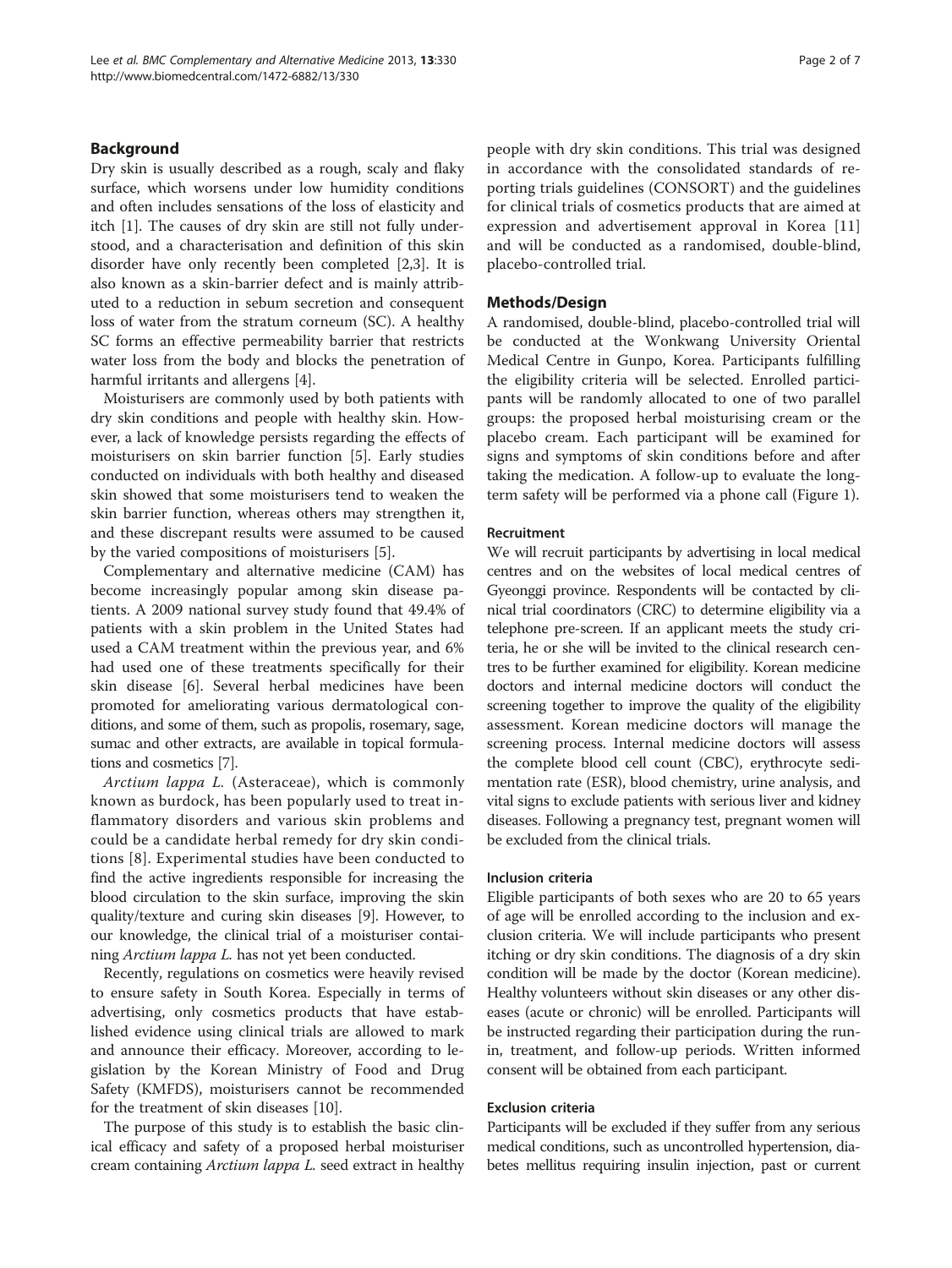<span id="page-2-0"></span>Lee et al. BMC Complementary and Alternative Medicine 2013, 13:330 Page 3 of 7 http://www.biomedcentral.com/1472-6882/13/330



malignancy, liver or kidney dysfunction, anaemia, active pulmonary tuberculosis, other severe dermatitis, or any infectious or systemic diseases. The exclusion criteria are as follows: pregnancy, lactation, or planned pregnancy; use of a topical medication containing steroids for the treatment of skin disease more than once per month; participation in the same trial within six months from the interview; hypersensitive skin; skin abnormalities, such as severe acne, erythema, or telangiectasia at the test site; use of the same or similar cosmetics (or pharmaceutical) on the test site within three months of the interview; having undergone a skin

peeling or having wrinkles removed within six months of the interview; and any other reasons of unsuitability for the clinical trial at the discretion of the investigator.

Exclusion will be primarily based on information provided by the patients. In addition, additional examinations, such as CBC, ESR, blood chemistry, urine analysis, a pregnancy test, and the assessment of vital signs will be performed before the trial to ensure that the patients do not suffer from any diseases.

We will record the drugs taken by each participant at every visit, and the participants will be asked to notify us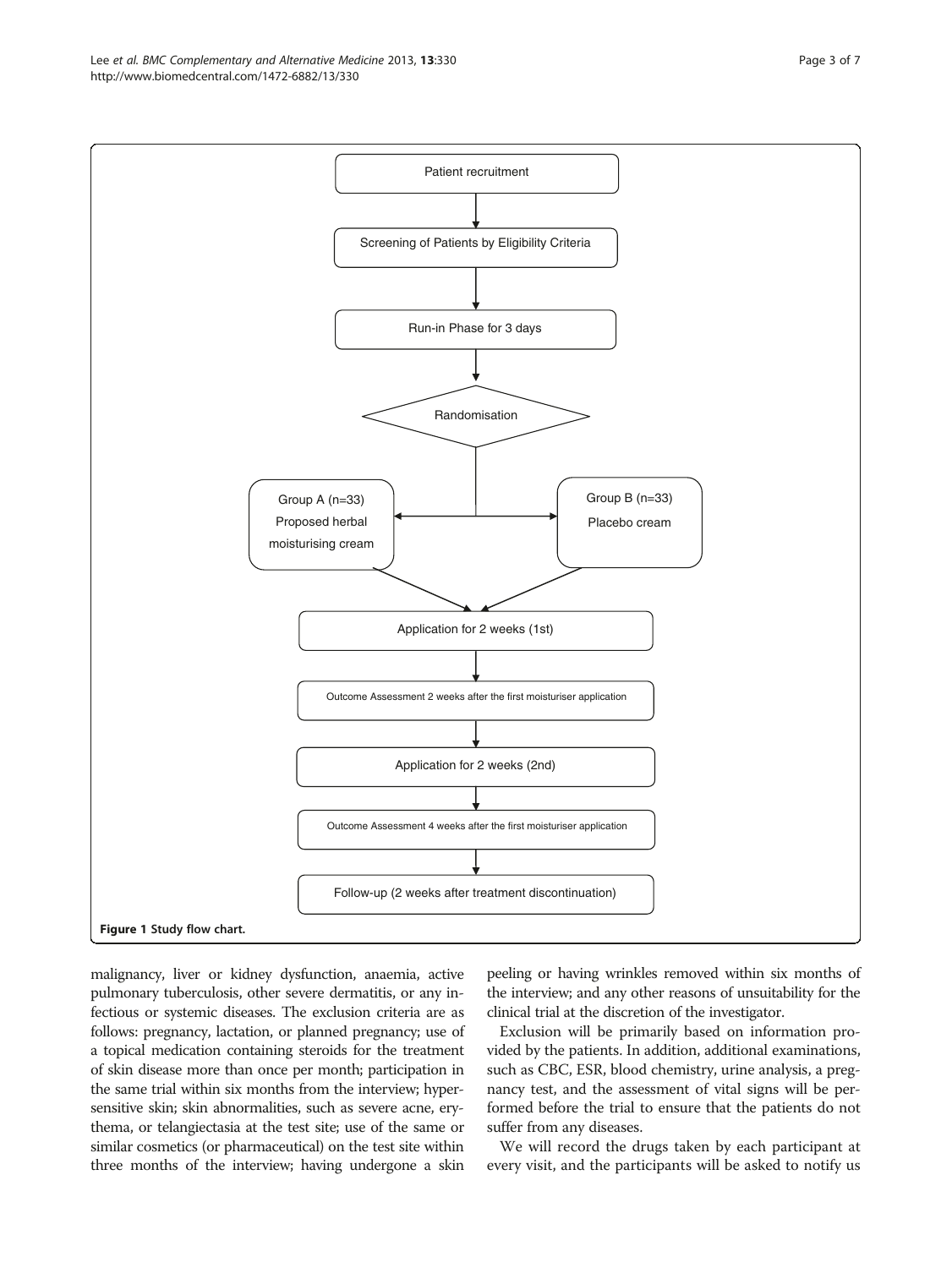of any changes in their medication/supplement regimen. The complete eligibility criteria are provided in Appendix [1](#page-5-0).

### Sample size

We wish to estimate the sample size necessary to detect significant differences in skin hydration measured using a Corneometer® 825 (Courage and Khazake, Electronic GmbH, Colongne, Germany) [\[12\]](#page-6-0), between the experimental and control groups. Sample size was determined based on the results of a recent study [[13](#page-6-0)] in which the mean difference and standard deviation of both groups were 0.94 and 1.22, respectively. The following formula was used to estimate the sample size for a two-group trial:

$$
n = \frac{2(Z_{\alpha/2} + Z_{\beta})^2 \sigma^2}{(\mu_c - \mu_t)^2}
$$

Calculations were performed using 80% power, a 5% significance level, and a 20% dropout rate. The required sample size was approximately 27 participants for each group. We plan to enrol 33 participants in each of the two groups to allow for a 20% withdrawal rate, which will ensure that the sample size is in excess of 20, in accordance with the clinical research guidelines of the KMFDS.

#### Randomisation and allocation

The randomisation procedure will be guaranteed by Coreana, a consignment organisation. A statistics expert who will have no contact with the study participants will conduct the randomisation of the participants. Participants will be assigned random numbers using a random number generator program (Microsoft Office Excel 2007). These random numbers will be sent to the clinical centre, and the randomisation table will be kept blind by the consignment organisation during the research period. Ultimately, 66 participants will be randomised into two groups. Opaque-sealed envelopes containing serial numbers will be delivered to the clinical centre. An opaquesealed randomisation table kept by the consignment organisation should be opened as part of the Standard Operating Procedure (SOP). If it has to be opened during an urgent situation involving serious adverse events, the primary investigator must report the incident to the Ethics Committee and the consignment organisation. Before the random assignment, all participants will be informed that they will be assigned to one of two groups. Random allocation will be conducted during the second visit. Random numbers will be matched to their corresponding participants according to the order of the time of second visit. The group assignment results will not be announced to the participants until the last visit of the last participant.

#### Blinding

During the trial, investigators will not be in contact with the consignment organisation, the clinical pharmacist, or the statistician. The success of the blinding will be assessed at the last visit of each participant. Researchers who are blinded to the group assignment results will perform the outcome assessment. The blinding procedure will also be verified by the consignment organisation.

# Treatment protocol

Participants will receive the proposed herbal moisturising cream or a placebo cream for four weeks. Application occurs according to the following directions:

Patients in group 1 will receive proposed herbal moisturising cream and instructions on how to apply; they should use an entire packet of the cream (2.00 g) daily. The cream should be applied to the affected areas of skin, to the inner surface of left forearm and to the right side of the face after washing, twice daily (morning and evening), for four weeks.

Patients in group 2 will receive the placebo cream with the same instructions that were provided to group 1.

The defined daily doses (DDDs) of these moisturising creams should be determined based on the specifications and analytical procedures of drug products provided in the KMFDS guidelines. However, no pilot study has previously been reported.

#### Experimental cream

Coreana Cosmetics Co. Ltd. produced the proposed herbal moisturising cream and the placebo cream according to Korea Good Manufacturing Practice (KGMP) standards.

The proposed herbal moisturiser used in this trial is a white, cream-type moisturiser. The proposed herbal moisturising cream is composed of three active ingredients: a controller of sebum biosynthesis; a 70% ethanol extract from the seeds of *Arctium lappa L*.; and vernix caseosa matrix.

# Placebo cream

Coreana Cosmetics Co. Ltd. developed a homogenous cream that is composed of a base approved by the KMFDS. The colour, form, weight, and scent of the placebo are similar to those of the treatment cream.

# Primary outcome measurement

Skin hydration (Corneometer®), sebum levels (Sebumeter®) and TEWL (Tewameter®) will be assessed as the primary outcome measurements. These parameters will be measured on day 1, day 15 and day 29.

Skin hydration (Corneometer®) will be measured three times at the affected areas of skin, on the inner surface of the left forearm and on right side of the face after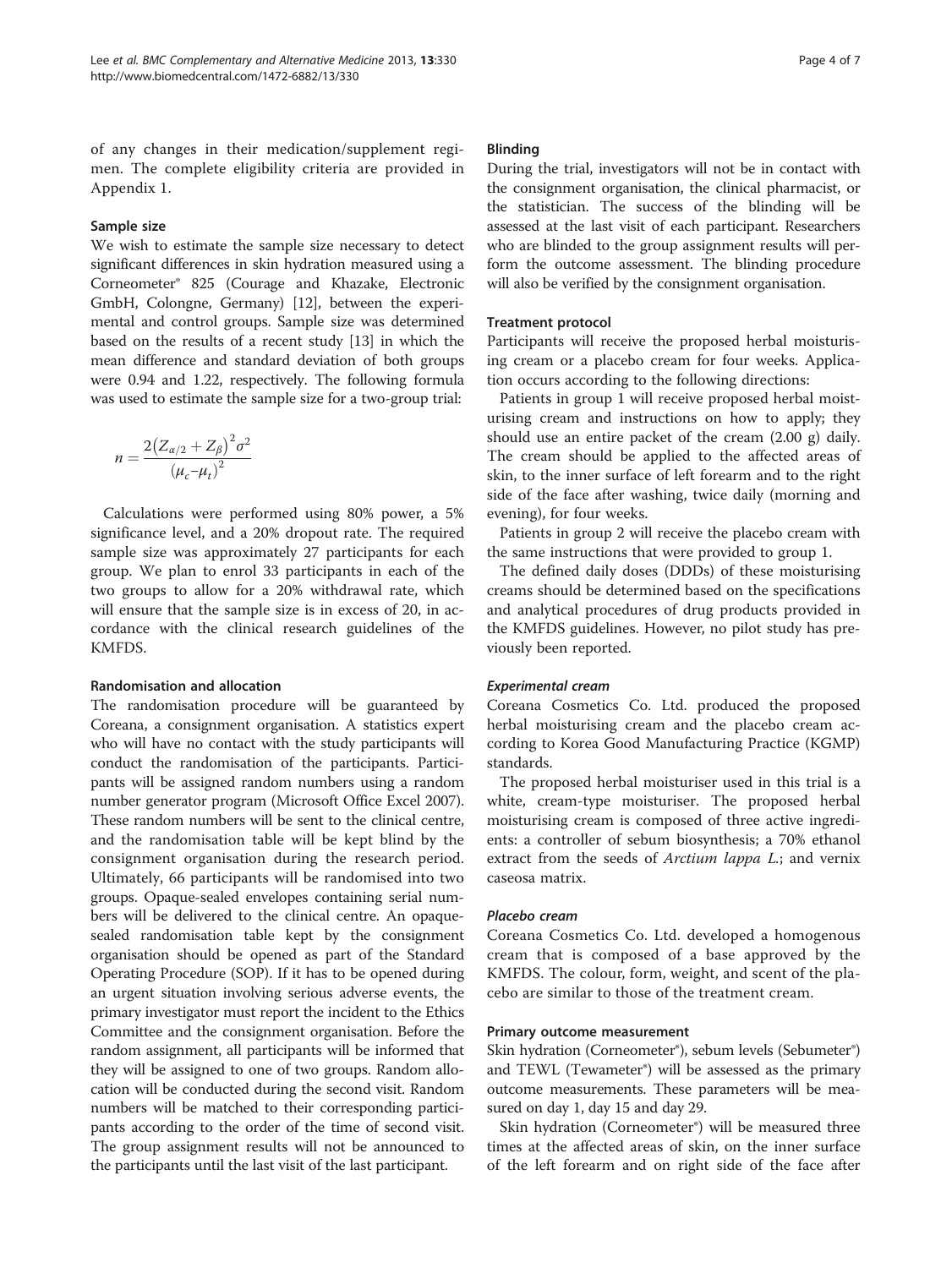washing, and mean values will be adapted for the analysis.

Sebum levels (Sebumeter®) will be measured at the affected areas of skin and on the surfaces of the forehead, cheeks and chin after washing and cleansing (with 70% ethanol). After 60 minutes, the same areas will be measured again, and the differences between two numerical values will be calculated.

After washing, the TEWL (Tewameter®) will be measured three times at the affected areas of skin, on the inner surface of the left forearm and on the right side of the face for 30–50 seconds, and the mean values will be adapted for the analysis.

#### Secondary outcomes

Secondary outcome measurements include the SC moisture levels (Corneofix®), visual analogue scale (VAS)-xerosis, and VAS-itching. These parameters will be measured on days 1, 15 and 29. The EuroQoL 5-Dimension (EQ-5D), the Health Utilities Index Mark 3 (HUI3), and the Dermatology Life Quality Index (DLQI) will be administered on day 1 and day 29 as measures of the health outcomes. The data collection schedule is detailed in Table 1.

#### Patient safety

All patients will undergo routine testing that includes the following assays: CBC, ESR, blood chemistry, pregnancy test, and urine analysis before randomisation and immediately after completing the treatment. Vital signs will be

Table 1 Data collection schedule

| Period                            | Screening | <b>Treatment period</b> |                           |         | Follow-up |
|-----------------------------------|-----------|-------------------------|---------------------------|---------|-----------|
| <b>Visit</b>                      | 1st       | 2nd                     | 3rd                       | 4th     |           |
|                                   | $(D - 3)$ |                         | $(D 1)$ $(D 15)$ $(D 29)$ |         | (D 43)    |
| Informed consent                  | $\circ$   |                         |                           |         |           |
| Demographic<br>characteristics    | $\circ$   |                         |                           |         |           |
| Medical History                   | $\circ$   |                         |                           |         |           |
| Safety assessment                 | $\circ$   | $\circ$                 | $\circ$                   | $\circ$ |           |
| Skin hydration                    |           | $\circ$                 | $\circ$                   | $\circ$ |           |
| Sebum level                       |           | $\circ$                 | $\circ$                   | $\circ$ |           |
| Transepidermal<br>water loss      |           | $\circ$                 | $\circ$                   | $\circ$ |           |
| VAS (xerosis, itching)            |           | $\circ$                 | $\circ$                   | $\circ$ |           |
| Dermatology life<br>quality index |           | $\circ$                 |                           | $\circ$ |           |
| EQ-5D                             |           | $\circ$                 |                           | $\circ$ |           |
| Health utilities index<br>mark 3  |           | $\circ$                 |                           | $\circ$ |           |
| Adverse effects                   |           |                         | $\circ$                   | $\circ$ | $\circ$   |
| Blinding assessment               |           |                         |                           | $\circ$ |           |

measured at every visit. These tests help identify and exclude patients with serious liver and kidney disease or other severe illness. Investigators will assess a significant result in these tests according to explicit criteria defining the incidence and intensity of adverse events. In addition, pictures of the skin lesions will be recorded as a means of evaluating the adverse events.

#### Statistical analysis

Analyses will be performed for two populations: 1) an intention-to-treat population consisting of all randomised participants who have at least one measurable outcome report following treatment (missing data are replaced with the last observed values) and 2) a per-protocol population including only participants without any major protocol deviations. All baseline characteristics of both groups will be described. All of the main analyses will be based on the intention-to-treat population and conducted using the LOCF (last observation carried forward) imputation method. For primary outcome measures, the mean difference from baseline values at the end of treatment will be compared using independent t-tests (expected noncentrality parameter = 2.90, critical  $t = 2.00$ , power = 0.80). Paired t-tests or non-centrality Wilcoxon rank sum tests will be used to compare the safety variables. Repeated measures ANOVA (analysis of variance) or repeated measures ANCOVA (analysis of covariance) tests will also be performed as within-group and between-group analyses. Baseline data will be collected on each participant during the randomisation and can be used to describe the population of patients, to compare the treatment groups, to achieve balance in the randomisation, to adjust for possible confounding of the prognostic factors, and to undertake subgroup analyses. We will exercise caution when drawing conclusions from the subgroup findings.

Statistical analyses will be performed using the STATA statistical package program (ver. 11.2), and the level of significance will be established at  $\alpha$  = 0.05.

# Data and safety monitoring

To maintain the quality of this trial, monitoring will be conducted by Coreana, a consignment organisation that is located in Chungnam, Korea. Investigators can also convene to discuss practical issues that they might encounter, such as dealing with serious adverse events, revising the protocol, and addressing certain important issues that might be raised by investigators and participants. We define adverse events as unintended signs, symptoms, or diseases occurring after treatment that may or may not be related to the intervention. The safety assessment is based primarily on the frequency of adverse events, including all serious adverse events. Information on the adverse events will be summarised by presenting the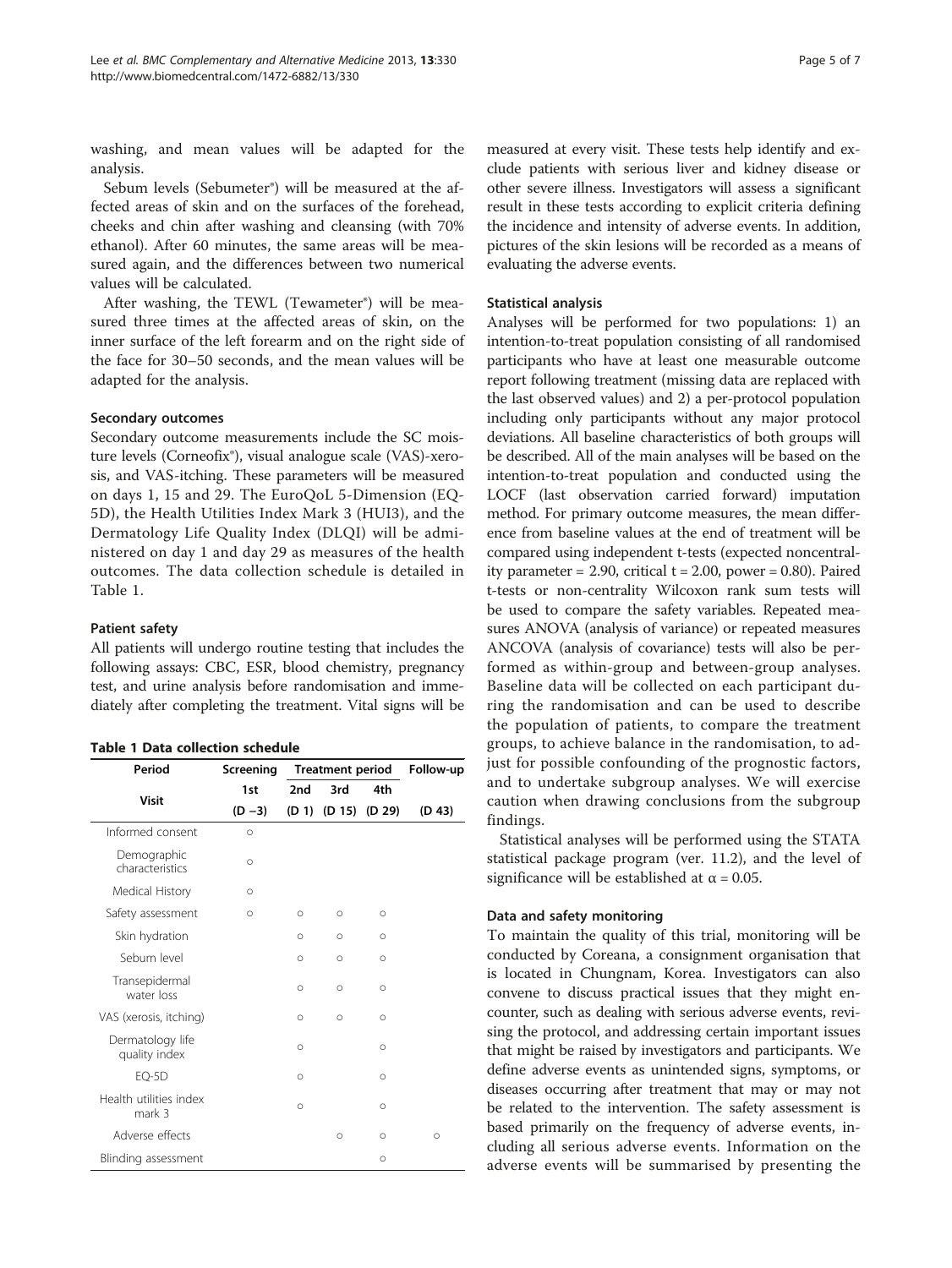<span id="page-5-0"></span>number and percentage of participants experiencing any adverse events. During the trial, all adverse events will be observed in detail and documented using case report forms (CRFs).

# Ethics

Written consent will be obtained from each participant. This study protocol was approved by the institutional review board (IRB) of the Wonkwang University Oriental Medical Centre.

# **Discussion**

Dry skin is a common symptom of a number of skin diseases, including atopic dermatitis/eczema, ichthyosis, irritant contact dermatitis, psoriasis and asteatotic eczema, and can also be seen in healthy individuals [\[1,14\]](#page-6-0). It is more prevalent in geriatric populations than in younger patients and could be affected by environmental factors, such as frequent washing, the use of harsh detergents and exposure to low-humidity air [\[4\]](#page-6-0). These factors can influence moisturiser studies, and so in this study, certain clinical and habitual factors, such as the menopausal state, bathing habits and the treatment experiences of other skin diseases will be included in the baseline assessments.

Prior studies of moisturisers have mainly focused on short-term results using measurement devices, as it is possible to attain an improvement in the skin moisture shortly after a single application. Nevertheless, long-term studies are important to assess the maintenance and enhancement of this effect [\[15\]](#page-6-0), and we designed a 6 week study period for observing the long-term results.

Although dry skin is not a life-threatening condition, the symptom is apparently unpleasant and can lead to deterioration in the quality of life [\[14\]](#page-6-0), which should also be considered during moisturiser studies. Therefore, in addition to the primary outcome and secondary outcomes that were measured using instruments, the EQ-5D, HUI-III, DLQI self-reported measures were also included to examine changes in the general and diseasespecific quality of life.

Herbal products have gained increasing popularity and are now used by approximately 20% of the population in the United States [\[16\]](#page-6-0). Similar usage patterns can be observed for cosmetics, and due to the harmful effects of chemicals, studies and markets have focused on herbal cosmetics [[17\]](#page-6-0). The South Korean cosmetics report revealed that sales of herbal cosmetics had expanded more than 2 fold over the last 5 years, accounting for 23.5% of the total cosmetics market in 2010 [[18](#page-6-0)]. In this context, various herbal medicines, such as A. lappa, have been studied as potential cosmetics products. A recent experimental study reported that an A. lappa fruit extractcontaining formulation improved the metabolism of the dermal extracellular matrix and lead to a visible reduction

in wrinkles [\[19](#page-6-0)]. However, side effects have also been reported for A. lappa, such as contact dermatitis [[20\]](#page-6-0) and anaphylaxis [[21\]](#page-6-0). Therefore, the potential for rare but dangerous side effects indicate that safety issues should also be examined during clinical trials. In this study, we will perform blood tests, urine analysis and adverse event case reports to confirm the safety of the proposed herbal moisturiser.

In conclusion, the present trial includes two unique features. First, we developed a protocol in conjunction with the recommendations of the consolidated standards of reporting trials (CONSORT) checklists for herbal interventions and the clinical trial guidelines of the KMFDS for cosmetics products. Second, we conducted a systematic review before developing the study design and adopted outcome measurements following the results [\[22\]](#page-6-0).

This study will demonstrate the efficacy and safety of the proposed herbal moisturiser in healthy people with dry skin conditions.

# Appendix 1: Eligibility Criteria Inclusion criteria

- 1. Volunteer individuals aged 20 to 65 years, either sex.
- 2. Written and informed consent.
- 3. Healthy volunteers without skin disease or any other diseases (acute or chronic).
- 4. Diagnosed with dry skin by the doctor (Korean medicine) or presenting with itching or a dry skin condition.
- 5. Available for follow-up observations during the clinical trial period.

# Exclusion criteria

- 1. Pregnancy, lactation, or planned pregnancy.
- 2. The use of a topical medication containing steroids to treat skin disease more than once a month.
- 3. Participation in the same trial within six months of the interview.
- 4. Hypersensitive skin.
- 5. Skin abnormalities, such as severe acne, erythema, or telangiectasia at the test site.
- 6. Use of the same or similar cosmetics (or pharmaceuticals) at the test site within three months of the interview.
- 7. Having undergone a skin peeling or wrinkle removal procedure during the six months prior to the interview.
- 8. Any other reasons of unsuitability for the clinical trial at the discretion of the investigator.

# Abbreviations

ANCOVA: Analysis of covariance; ANOVA: Analysis of variance; CAM: Complementary and alternative medicine; CBC: Complete blood cell